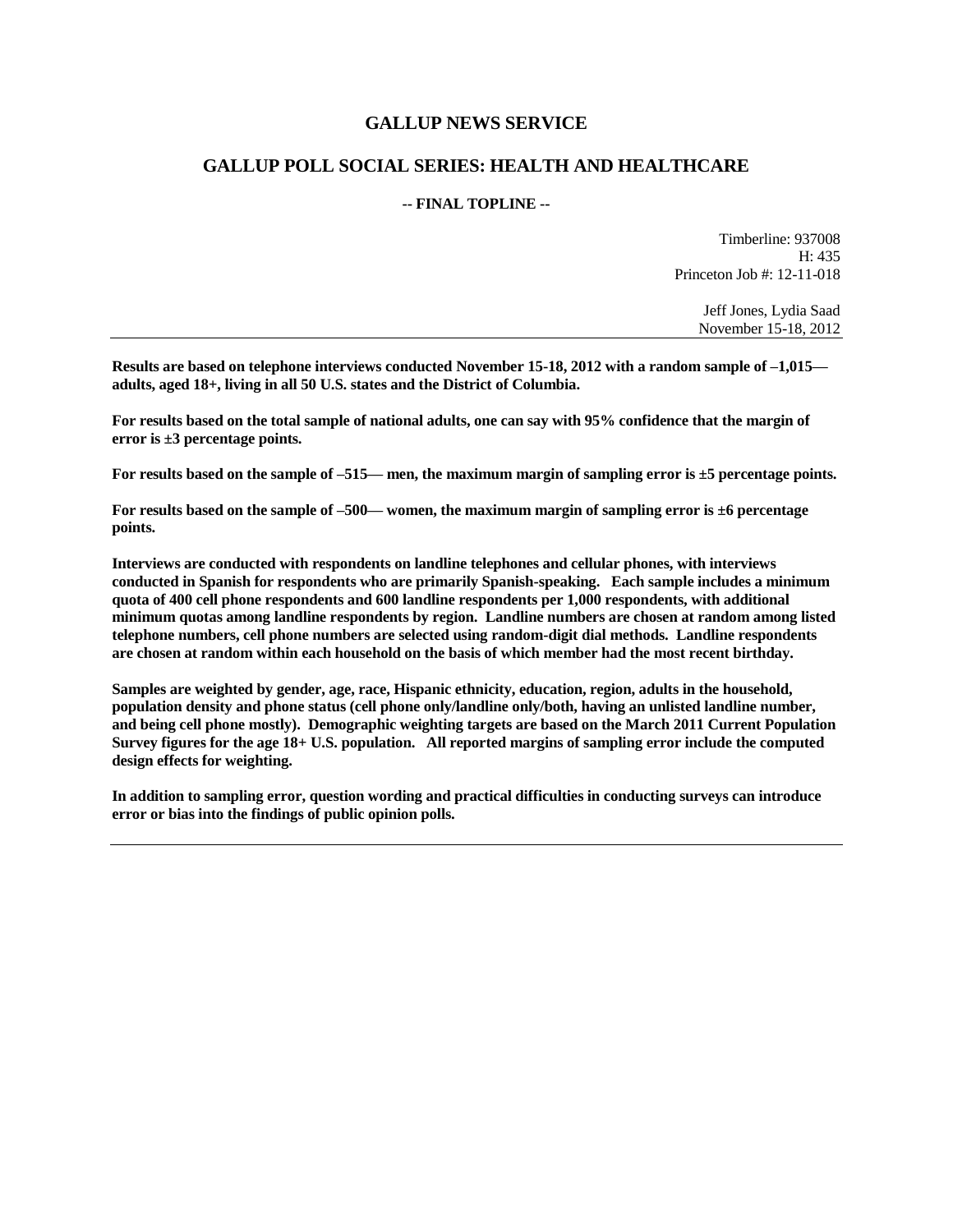# 8. Overall, how would you rate -- [ROTATED] -- as excellent, good, only fair, or poor?

# **A. The quality of health care in this country**

|                | Excellent | Good | Only fair | Poor | No opinion |
|----------------|-----------|------|-----------|------|------------|
| 2012 Nov 15-18 | 21        | 41   | 27        | 11   | $\ast$     |
| 2011 Nov 3-6   | 20        | 39   | 29        | 11   |            |
| 2010 Nov 4-7   | 21        | 41   | 26        | 11   |            |
| 2009 Nov 5-8   | 21        | 37   | 26        | 14   |            |
| 2008 Nov 13-16 | 17        | 40   | 30        | 12   | 2          |
| 2007 Nov 11-14 | 17        | 37   | 29        | 16   | *          |
| 2006 Nov 9-12  | 16        | 37   | 32        | 14   |            |
| 2005 Nov 7-10  | 16        | 37   | 33        | 14   | $\ast$     |
| 2004 Nov 7-10  | 20        | 39   | 28        | 12   |            |
| 2003 Nov 3-5   | 18        | 42   | 28        | 12   | $\ast$     |
| 2002 Nov 11-14 | 14        | 41   | 32        | 12   |            |
| 2001 Nov 8-11  | 15        | 38   | 34        | 12   |            |

# **B. Health care coverage in this country**

|                | Excellent      | Good | Only fair | Poor | No opinion |
|----------------|----------------|------|-----------|------|------------|
| 2012 Nov 15-18 | 5              | 36   | 37        | 21   |            |
| 2011 Nov 3-6   | 6              | 27   | 41        | 24   | 2          |
| 2010 Nov 4-7   |                | 32   | 37        | 23   |            |
| 2009 Nov 5-8   | 8              | 30   | 32        | 28   |            |
| 2008 Nov 13-16 | 4              | 22   | 42        | 30   |            |
| 2007 Nov 11-14 | 6              | 21   | 41        | 31   |            |
| 2006 Nov 9-12  | 6              | 19   | 41        | 33   |            |
| 2005 Nov 7-10  | $\mathfrak{D}$ | 19   | 43        | 35   |            |
| 2004 Nov 7-10  | 4              | 26   | 41        | 29   | $\ast$     |
| 2003 Nov 3-5   | 5              | 23   | 42        | 29   |            |
| 2002 Nov 11-14 | 4              | 26   | 41        | 27   | 2          |
| 2001 Nov 8-11  |                | 25   | 43        | 26   |            |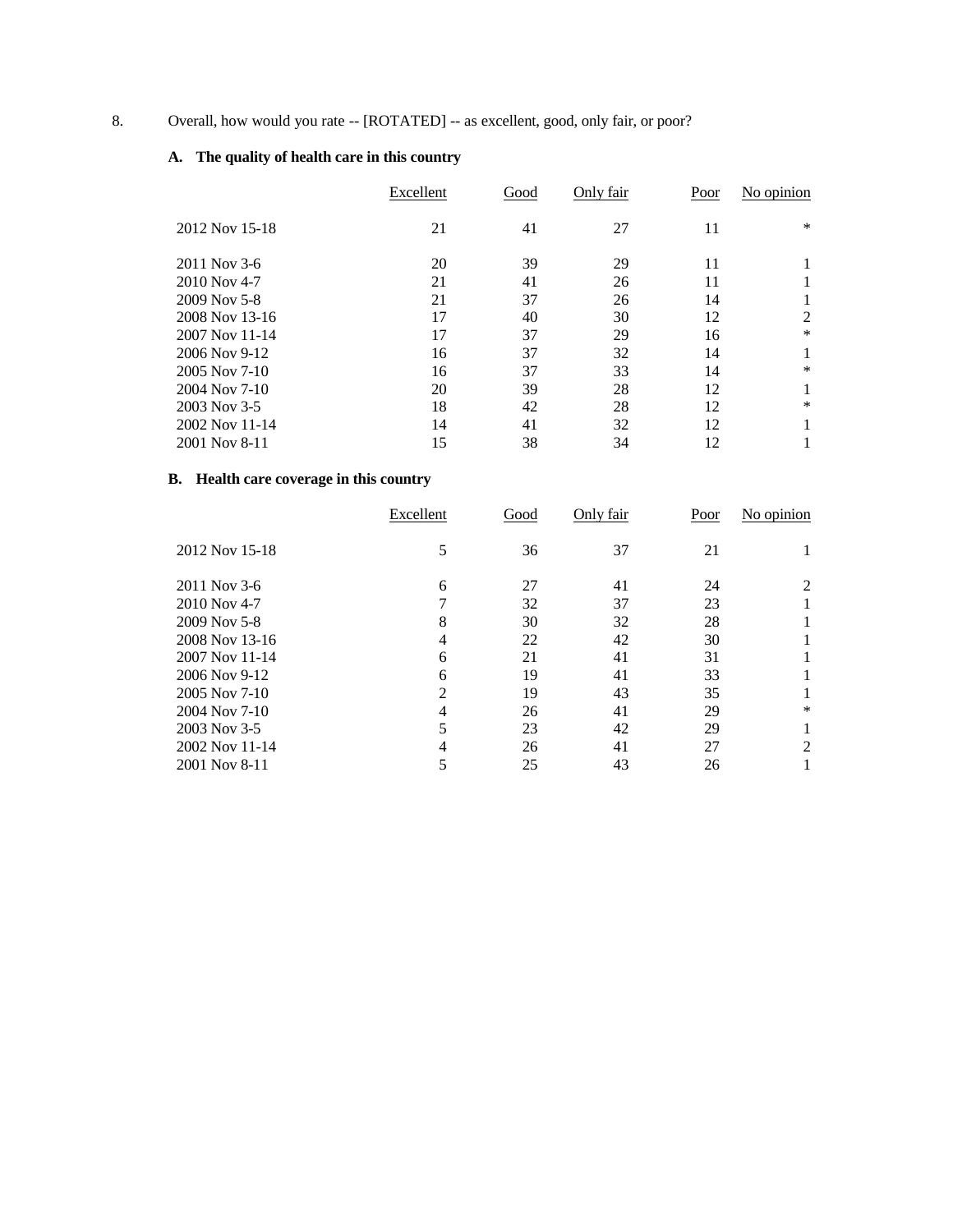11. Are you generally satisfied or dissatisfied with the total cost of health care in this country?

|                  | Satisfied | Dissatisfied | No opinion |
|------------------|-----------|--------------|------------|
| 2012 Nov 15-18   | 22        | 77           |            |
| 2011 Nov 3-6     | 20        | 78           | 2          |
| 2010 Nov 4-7     | 23        | 76           |            |
| 2009 Nov 5-8     | 26        | 72           | 2          |
| 2008 Nov 13-16   | 19        | 79           | 2          |
| 2007 Nov 11-14   | 17        | 81           | 2          |
| 2006 Nov 9-12    | 19        | 79           | 2          |
| 2005 Nov 7-10    | 20        | 79           |            |
| 2004 Nov 7-10    | 21        | 78           |            |
| 2003 Nov 3-5     | 20        | 79           |            |
| 2002 Nov 11-14   | 22        | 75           | 3          |
| 2001 Nov 8-11    | 28        | 71           |            |
| 1993 May 10-12 ^ | 8         | 90           | 2          |

^ WORDING: Now, thinking about health care in the country as a whole, are you generally satisfied, or dissatisfied, with ... Next, … The total cost of health care in this country.

12. Which of these statements do you think best describes the U.S. health care system today -- [ROTATED: it is in a state of crisis, it has major problems, it has minor problems, (or) it does not have any problems]?

|                | State of<br>crisis | Major<br>problems | Minor<br>problems | Does not<br>have any<br>problems | No<br>opinion |
|----------------|--------------------|-------------------|-------------------|----------------------------------|---------------|
| 2012 Nov 15-18 | 16                 | 51                | 30                |                                  |               |
| 2011 Nov 3-6   | 16                 | 57                | 24                |                                  |               |
| 2010 Nov 4-7   | 17                 | 55                | 26                |                                  |               |
| 2009 Nov 5-8   | 21                 | 50                | 25                | 2                                |               |
| 2009 Sep 11-13 | 17                 | 56                | 25                | 2                                | *             |
| 2008 Nov 13-16 | 14                 | 59                | 26                |                                  |               |
| 2007 Nov 11-14 | 17                 | 56                | 24                | 2                                |               |
| 2006 Nov 9-12  | 16                 | 55                | 25                | 3                                |               |
| 2005 Nov 7-10  | 18                 | 52                | 28                |                                  |               |
| 2004 Nov 7-10  | 14                 | 53                | 31                | 2                                | *             |
| 2003 Nov 3-5   | 14                 | 54                | 30                |                                  |               |
| 2002 Nov 11-14 | 11                 | 54                | 32                | 2                                |               |
| 2001 Nov 8-11  | 5                  | 44                | 47                | 2                                | 2             |
| 2000 Sep 11-13 | 12                 | 58                | 28                |                                  |               |
| 1994 Sep 6-7 ^ | 17                 | 52                | 29                |                                  |               |

^ WORDING: Which of these statements do you think best describes the U.S. health care system today--the health care system is in a state of crisis, it has major problems, it has minor problems, or it does not have any problems?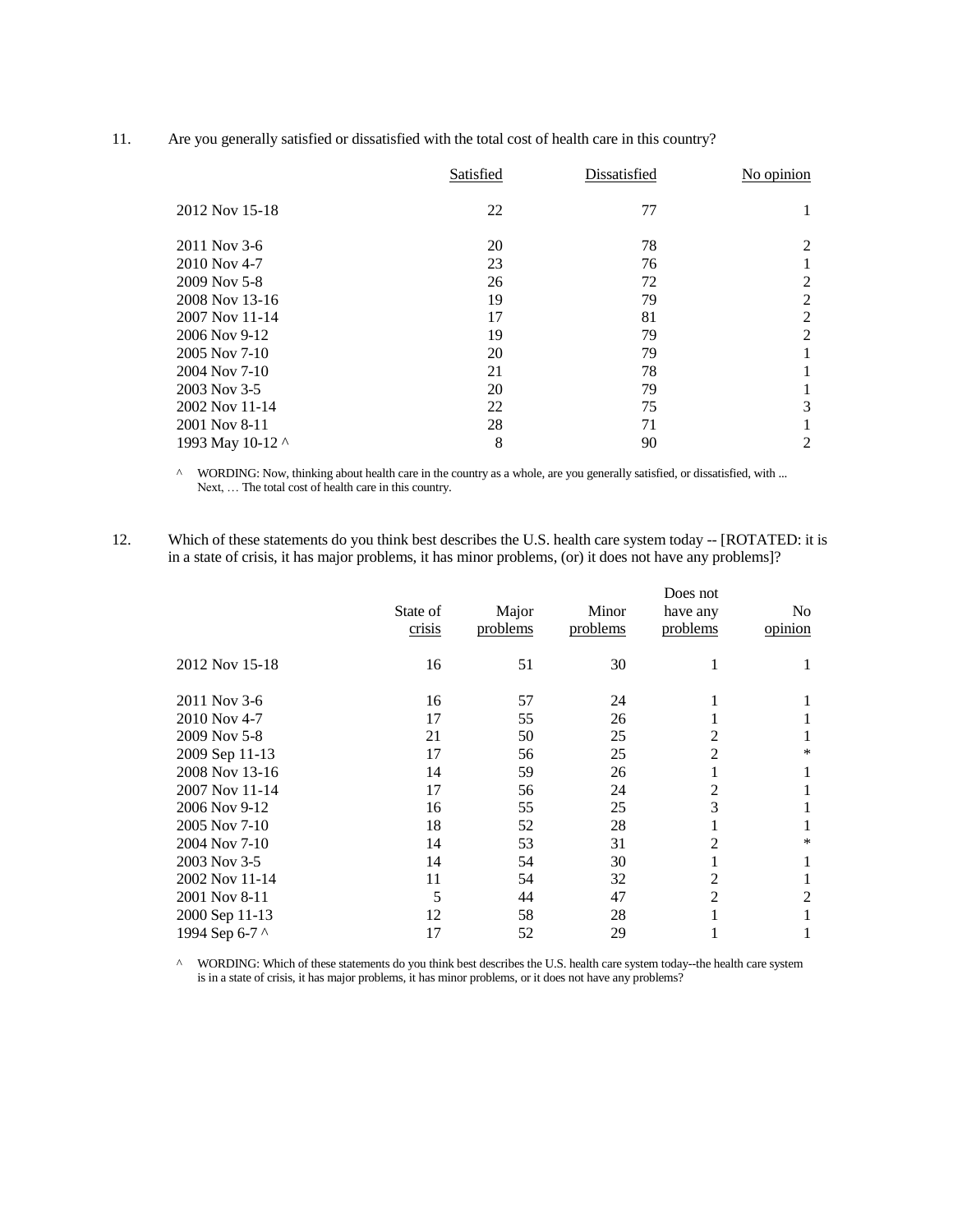#### Q.13-14 ROTATED

13. Do you think it is the responsibility of the federal government to make sure all Americans have health care coverage, or is that not the responsibility of the federal government?

|                          | Yes, government<br>responsibility | No, not government<br>responsibility | N <sub>0</sub><br>opinion |
|--------------------------|-----------------------------------|--------------------------------------|---------------------------|
| 2012 Nov 15-18           | 44                                | 54                                   | 2                         |
| 2011 Nov 3-6             | 50                                | 46                                   | $\overline{4}$            |
| 2010 Nov 4-7             | 47                                | 50                                   | 3                         |
| 2009 Nov 5-8             | 47                                | 50                                   | 3                         |
| 2008 Nov 13-16 $\land$   | 54                                | 41                                   | 5                         |
| 2007 Nov 11-14 $\land$   | 64                                | 33                                   | 3                         |
| 2006 Nov 9-12 ^          | 69                                | 28                                   | 3                         |
| 2005 Nov 7-10 $\land$    | 58                                | 38                                   | $\overline{4}$            |
| 2004 Nov 7-10 $^{\circ}$ | 64                                | 34                                   | 2                         |
| 2003 Nov 3-5 $\lambda$   | 59                                | 39                                   | 2                         |
| 2002 Nov 11-14           | 62                                | 35                                   | 3                         |
| 2001 Nov 8-11 $\sim$     | 62                                | 34                                   | $\overline{4}$            |
| 2000 Sep 11-13           | 64                                | 31                                   | 5                         |
| 2000 Jan 13-16           | 59                                | 38                                   | 3                         |

^ Asked of a half sample.

14. Which of the following approaches for providing health care in the United States would you prefer -- [ROTATED: a government run health care system, (or) a system based mostly on private health insurance]?

|                | Government run | System based on   | N <sub>0</sub> |
|----------------|----------------|-------------------|----------------|
|                | system         | private insurance | opinion        |
| 2012 Nov 15-18 | 36             | 57                |                |
| 2011 Nov 3-6   | 39             | 56                |                |
| 2010 Nov 4-7   | 34             | 61                |                |

**For comparison:** *Which of the following approaches for providing health care in the United States would you prefer -- [ROTATED: replacing the current health care system with a new government run health care system, (or) maintaining the current system based mostly on private health insurance]?*

|                          | Replacing the<br>current system | Maintaining the<br>current system | No<br>opinion |
|--------------------------|---------------------------------|-----------------------------------|---------------|
| 2009 Nov 5-8             | 32                              | 61                                |               |
| 2009 Mar 27-29           | 39                              | 56                                |               |
| 2008 Nov 13-16 $\land$   | 41                              | 49                                | 10            |
| 2007 Nov 11-14 $\land$   | 41                              | 48                                | 11            |
| 2006 Nov 9-12 $\land$    | 39                              | 51                                | 10            |
| 2005 Nov 7-10 $^{\circ}$ | 41                              | 49                                | 10            |
| 2004 Nov 7-10 $^{\circ}$ | 32                              | 63                                | 5             |
| 2003 Nov 3-5 $\sim$      | 38                              | 57                                | 5             |
| 2001 Nov 8-11 $\sim$     | 33                              | 61                                | 6             |

^ Asked of a half sample.